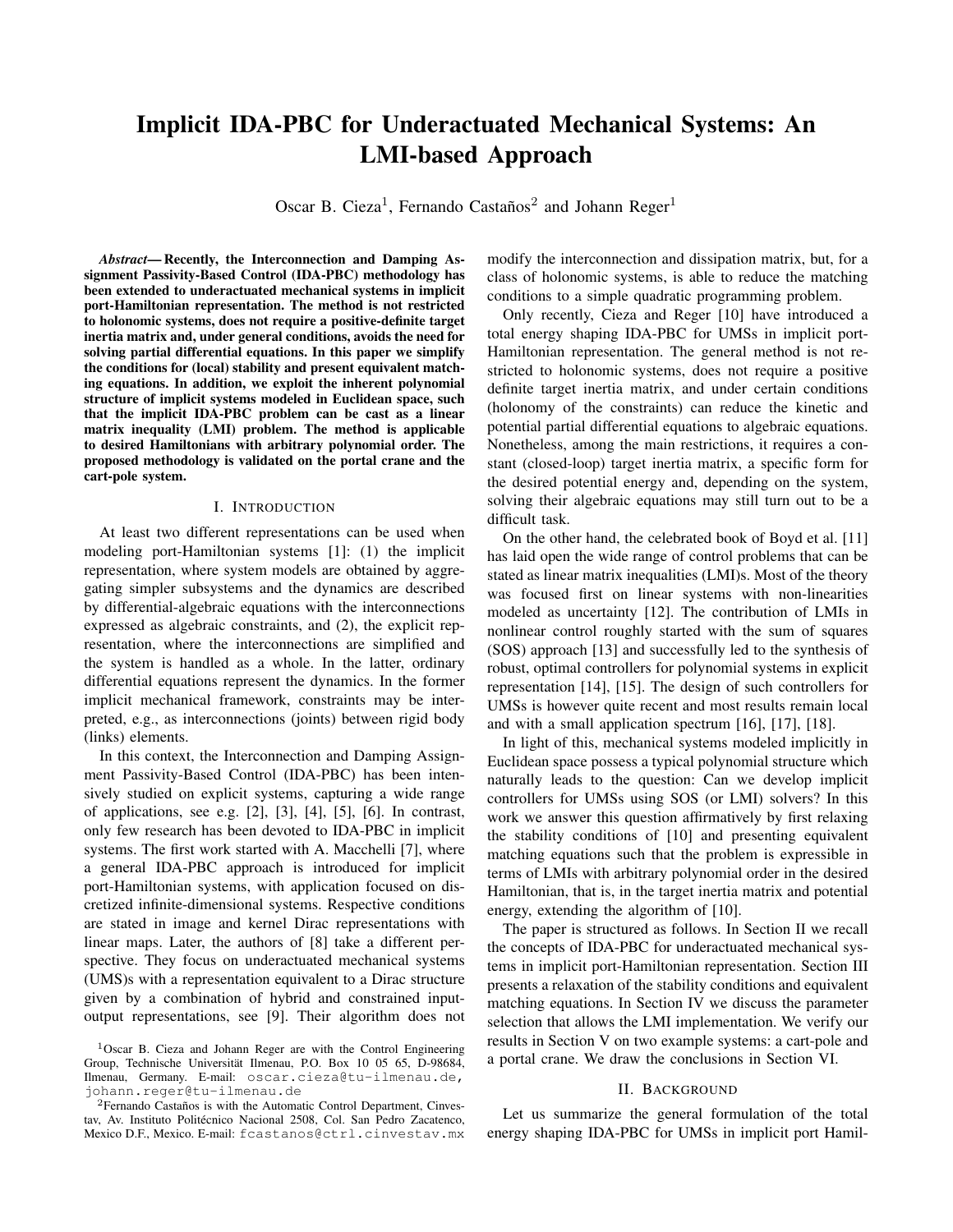tonian representation as presented in [10]. Consider the nominal system<sup>1</sup>

$$
\begin{bmatrix} \dot{r} \\ \dot{\rho} \end{bmatrix} = \begin{bmatrix} 0 & I_{n_r} \\ -I_{n_r} & 0 \end{bmatrix} \begin{bmatrix} \partial_r^\top \mathcal{H} \\ \partial_\rho^\top \mathcal{H} \end{bmatrix} + \begin{bmatrix} 0 \\ b(r) \end{bmatrix} \lambda + \begin{bmatrix} 0 \\ \mathcal{G}(r) \end{bmatrix} u, \text{ (1a)} \n0 = b^\top(r) \partial_\rho^\top \mathcal{H}, \text{ (1b)}
$$

$$
\mathcal{H}(r,\rho) = \mathcal{V}(r) + \frac{1}{2}\rho^{\top} \mathcal{M}^{-1}(r)\rho,
$$

and the desired (or target) system

$$
\begin{bmatrix} \dot{r} \\ \dot{\rho} \end{bmatrix} = \begin{bmatrix} 0 & \mathcal{J}(r) \\ -\mathcal{J}^{\top}(r) & -\mathcal{W}(r,\rho) \end{bmatrix} \begin{bmatrix} \partial_r^{\top} \mathcal{H}_d \\ \partial_{\rho}^{\top} \mathcal{H}_d \end{bmatrix} + \begin{bmatrix} 0 \\ b_d(r) \end{bmatrix} \lambda_d, \quad (2a)
$$

$$
0 = b_d^{\top}(r) \partial_{\rho}^{\top} \mathcal{H}_d, \quad (2b)
$$

$$
\mathcal{H}_d(r,\rho) = \mathcal{V}_d(r) + \frac{1}{2} \rho^{\top} \mathcal{M}_d^{-1}(r) \rho,
$$

where  $r \in \mathbb{R}^{n_r}$  and  $\rho \in \mathbb{R}^{n_r}$  are implicit generalized coordinates (positions) and momenta,  $u \in \mathbb{R}^{n_u}$  is the input,  $\mathcal{G}: \mathbb{R}^{n_r} \to \mathbb{R}^{n_r \times n_u}$  is the implicit full rank input matrix,  $b(r)\lambda$  and  $b_d(r)\lambda_d$  represent the constraint forces with b,  $b_d$ :  $\mathbb{R}^{n_r} \to \mathbb{R}^{n_r \times n_\lambda}$  and  $\lambda$ ,  $\lambda_d \in \mathbb{R}^{n_\lambda}$  are the implicit variables.  $\mathcal{M}, \mathcal{M}_d : \mathbb{R}^{n_r} \to \mathbb{R}^{n_r \times n_r}$  are symmetric inertia matrices with  $\mathcal{M} \succ 0$ . The Hamiltonian  $\mathcal{H} : \mathbb{R}^{n_r} \times \mathbb{R}^{n_r} \to \mathbb{R}$  gives the total energy (potential plus kinetic) and  $\mathcal{H}_d$  is the desired energy function. To avoid cumbersome notation, we will omit the arguments of functions that have been previously defined.

*Proposition 1 (Well posedness):* Consider the implicit system (1) and define

$$
\mathcal{X} := \{ r \in \mathbb{R}^{n_r} \mid \text{rank } \Delta(r) = n_\lambda \}, \quad \Delta(r) := b^\top \mathcal{M}^{-1} b.
$$

Then, for any state with  $r \in \mathcal{X}$  there exists a unique solution for  $\lambda$ . In addition, the constraint manifold  $\mathcal{X}_c$  =  $\{(r,\rho)\in\mathcal{X}\times\mathbb{R}^{n_r} \mid b^\top\partial_\rho^\top\mathcal{H}=0\}$  is well defined and the DAE system (1) has differential index 1.

*Proof:* See [9].

In a similar way, we can define  $\Delta_d(r) := b_d^{\top} \mathcal{M}_d^{-1} b_d$ ,  $\mathcal{X}_d :=$  $\{r \in \mathbb{R}^{n_r} \mid \text{rank } \Delta_d(r) = n_\lambda\},\$  such that the target system (2) is well defined for all  $r \in \mathcal{X}_d$ .

*Proposition 2 (Matching equations [10]):* System (1) can be transformed into  $(2)$  for any trajectory of r that remains in  $\mathcal{X} \cap \mathcal{X}_d$  whenever the following Kinetic (quadratic in  $\rho$ )

$$
S_{\perp}(\partial_r^{\top}(\mathcal{M}^{-1}\rho) - \mathcal{J}^{\top}\partial_r^{\top}(\mathcal{M}_d^{-1}\rho) - \mathcal{W}_1\mathcal{M}_d^{-1})\rho = 0, \tag{3a}
$$

Potential (independent of  $\rho$ )

$$
S_{\perp} (\partial_r^{\top} \mathcal{V} - \mathcal{J}^{\top} \partial_r^{\top} \mathcal{V}_d) = 0
$$
 (3b)

and constraint

$$
S_{\perp} \mathcal{J}^{\top} b = 0 \tag{3c}
$$

matching conditions are satisfied. Consequently, the uniquely defined control law is given by

$$
u_I = \begin{bmatrix} I_m & 0 \end{bmatrix} (S^{\top} S)^{-1} S^{\top} (\partial_r^{\top} \mathcal{H} + L + \mathcal{J}^{\top} b \lambda_d), \quad (4)
$$

<sup>1</sup>We write  $\frac{\partial h}{\partial x} = \partial_x h$  or  $\left(\frac{\partial h}{\partial x}\right)^\top = \partial_x^\top h$  for any vector or scalar function  $h(x)$ .  $I_n$  is the identity matrix of size n.

where  $L = -\mathcal{J}^\top \partial_r^\top \mathcal{H}_d - \mathcal{W} \partial_\rho^\top \mathcal{H}_d$ ,  $\mathcal{J} = \mathcal{M}^{-1} \mathcal{M}_d$ ,  $b_d =$  $\mathcal{J}^\top b$ ,  $S = [\mathcal{G} \quad b]$ ,  $S_\perp$  is the full rank left annihilator<sup>2</sup> of S,

$$
\mathcal{W}(r,\rho) = S(r)K_u(r)S^{\top}(r) + \frac{1}{2}\mathcal{W}_1(r,\rho),
$$

 $K_u(r) \in \mathbb{R}^{(n_u+n_\lambda)\times(n_u+n_\lambda)}$ , and  $\mathcal{W}_1$  is affine in  $\rho$ .

*Remark 1:* The constraint (1b) is a physical property of the system. Therefore, (2b) is only an equivalent representation of (1b). The matching condition (3c), which introduces conservativeness, allows to solve (3a) and (3b) independently of the solution of  $\lambda_d$ , which would otherwise increase the problem complexity.

*Remark 2:* If desired, the implicit variables  $\lambda$  and  $\lambda_d$  can be calculated using the hidden (or secondary) constraint  $\frac{d\,b^\top \partial^\top_\rho \mathcal{H}}{dt} = \partial_r \left( b^\top \partial^\top_\rho \mathcal{H} \right) \partial^\top_\rho \mathcal{H} + b^\top \mathcal{M}^{-1} \dot{\rho} = 0.$ 

*Proposition 3 (Implicit stability [10]):* Assume that the conditions of Prop. 2 are satisfied and define the new domain  $\mathcal{X}_I = \left( \left\{ r \in \mathcal{X}_d \mid b_\perp \bar{\mathcal{M}}_d b_\perp^\top \succ 0, \Phi = 0 \right\} \times \mathbb{R}^{n_r} \right) \cap \mathcal{X}_c$ . Then  $x^* = (r^*, 0) \in \mathcal{X}_a = \{(r, \rho) \in \mathcal{X}_I \mid S_\perp \hat{\partial}_r^\top \mathcal{V} = 0\}$  is a stable equilibrium of closed-loop (2) for any  $K_u + K_u^{\top} \succeq 0$  if <sup>3</sup>

$$
x^* = \arg\min \mathcal{V}_d|_{\mathcal{X}_I} \tag{5a}
$$

is an isolated minimum and

$$
0 = \rho^{\top} \mathcal{M}_d^{-1} \mathcal{W}_1 \mathcal{M}_d^{-1} \rho \big|_{\mathcal{X}_I} \,. \tag{5b}
$$

Furthermore, if  $y_I := (K_u + K_u^{\top})^{\frac{1}{2}} S^{\top} \mathcal{M}_d^{-1} \rho$  is a detectable output of (2),  $x^*$  is asymptotically stable.<sup>4</sup> Here  $\bar{M}_d$  =  $\mathcal{MM}_d^{-1}\mathcal{M}, \Phi(r) := \int_0^r \overline{b}^\top(s)ds + c$  are the integrated constraints,<sup>5</sup>  $\partial_r \Phi \equiv \overline{b}^\top(r)$ , c is constant,  $b^\top \partial_\rho^\top \mathcal{H} \in \mathcal{C}^1$  and  $\overline{b}$  is matrix constructed with horizontal concatenation of the columns of  $b$ , namely  $b_i$ , satisfying the integrability condition  $\partial_r b_i \equiv \partial_r^{\top} b_i.$ 

Propositions 1–3 summarize the implicit IDA-PBC methodology. The set  $X_I$  contains the region of convergence.

#### III. MAIN RESULTS

In this section we present simpler conditions that are locally sufficient for those of Proposition 3. We then introduce equivalent matching equations to further simplify the analysis.

*Proposition 4:* Given the implicit system (1) with desired position  $r^* \in \{r \in \mathcal{X} \mid S_\perp \partial_r^\top \mathcal{V} = 0\}$ , there exist a (locally) stabilizing control law (4) in  $(r*,0)$  whenever:

- i)  $\mathcal{M}_d(r^*)$  has full rank.
- ii)  $K_u + K_u^{\top} \succeq 0.$
- iii)  $\mathcal{M}_d$ ,  $\mathcal{V}_d$  and  $\mathcal{W}_1$  satisfy the matching conditions (3) with (5b) and

$$
b_{\perp} \mathcal{M} \mathcal{M}_d^{-1} \mathcal{M} b_{\perp}^{\top} \Big|_{r=r^*} \succ 0. \tag{6a}
$$

<sup>2</sup>System (1) is underactuated if rank  $S < n_r$ , see [8]. Consequently,  $S_{\perp}$ exists, i.e., (3) plays a role, if and only if (1) is underactuated.

<sup>3</sup>Note that  $\mathcal{H}_d|_{\mathcal{X}_I}$  is the restriction of  $\mathcal{H}_d$  to  $\mathcal{X}_I$ .

<sup>4</sup>We write  $A^{\frac{1}{2} + \hat{A}^{\frac{1}{2}}} = A$  for any square positive semidefinite matrix A. <sup>5</sup>If all constraints are non-integrable, i.e., non-holonomic, there is no  $\Phi$ and the domain  $\mathcal{X}_I$  reduces to  $(\lbrace r \in \mathcal{X}_d \mid b_\perp \bar{\mathcal{M}}_d b_\perp^{\top} \succ 0 \rbrace \times \mathbb{R}^{n_r}) \cap \mathcal{X}_c$ .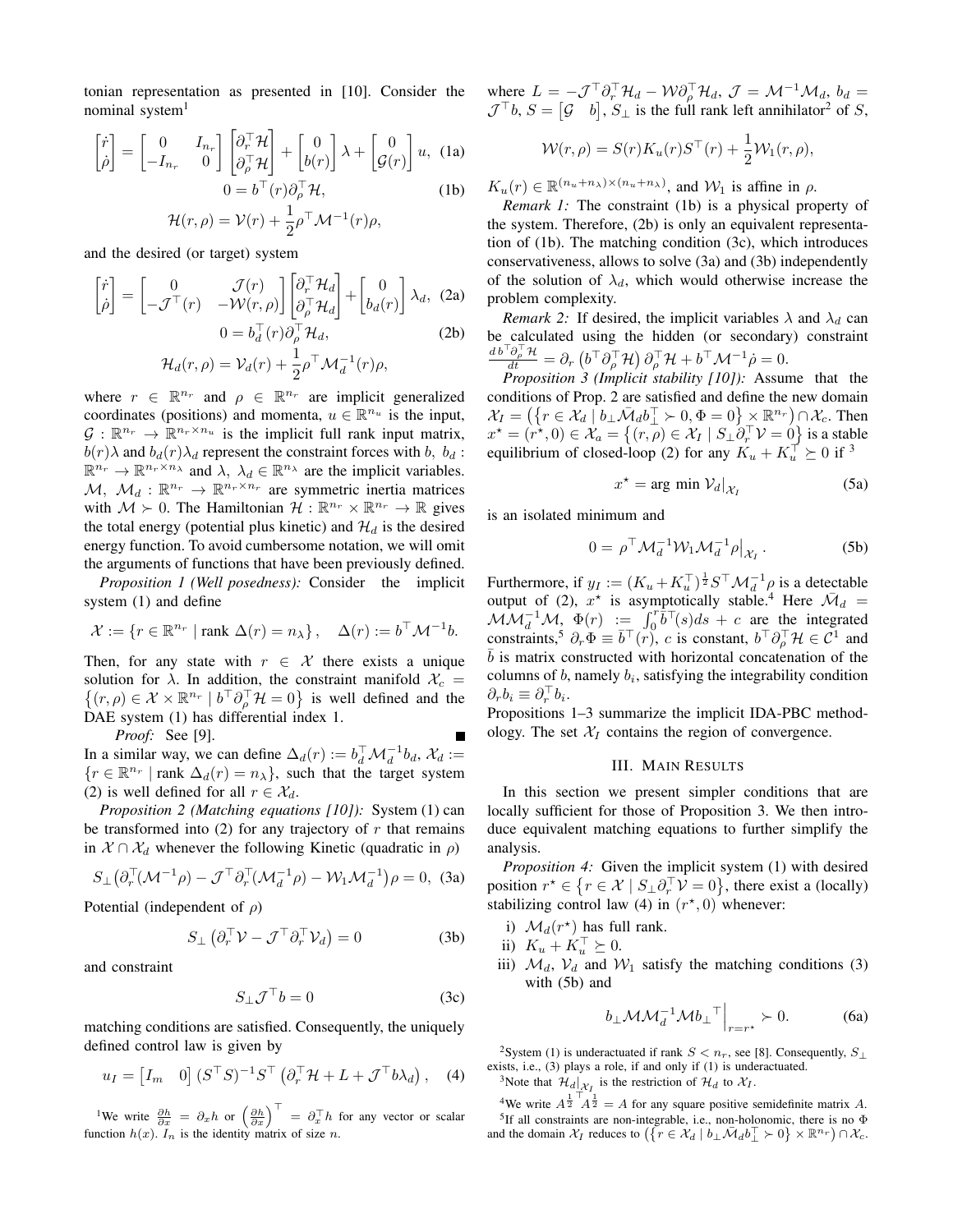iv) There is some constant  $\mu^* \in \mathbb{R}^{n_{\lambda}}$  such that

$$
\bar{b}_{\perp} \left( \partial_r \left( \bar{b} \mu^{\star} \right) + \frac{\partial^2 \mathcal{V}_d}{\partial r^2} \right) \bar{b}_{\perp}^{\perp} \Big|_{r=r^{\star}} \succ 0 \quad \text{and} \quad (6b)
$$
  

$$
\partial_r \mathcal{V}_d(r^{\star}) + \bar{b}(r^{\star}) \mu^{\star} = 0, \quad (6c)
$$

$$
O_r V_d(T) + o(T) \mu = 0,
$$

with  $b_\perp$  the full rank left annihilator of b.

*Proof:* Define 
$$
\mathcal{X}_{s1} = \{r \in \mathcal{X} \mid b_\perp \bar{\mathcal{M}}_d b_\perp^{\top} \succ 0\}
$$
 and use

$$
\begin{bmatrix} b_{\perp} \\ b^{\top} \end{bmatrix} \begin{bmatrix} \bar{\mathcal{M}}_d b_{\perp}^{\top} & b \end{bmatrix} = \begin{bmatrix} b_{\perp} \bar{\mathcal{M}}_d b_{\perp}^{\top} & 0 \\ b^{\top} \bar{\mathcal{M}}_d b_{\perp}^{\top} & b^{\top} b \end{bmatrix},
$$

then  $\begin{bmatrix} \bar{\mathcal{M}}_d b \end{bmatrix}$  b has full rank for all  $r \in \mathcal{X}_{s1}$ . If  $\mathcal{M}_d(r^*)$ has full rank, there also exists a neighborhood  $\mathcal{X}_{s2}$  of  $r^*$ where  $\mathcal{M}_d$  has full rank. Now, from the identity

$$
\begin{bmatrix} b_{\perp} \\ b^{\top} \end{bmatrix} \bar{\mathcal{M}}_d^{-1} \begin{bmatrix} \bar{\mathcal{M}}_d b_{\perp}^{\top} & b \end{bmatrix} = \begin{bmatrix} b_{\perp} b_{\perp}^{\top} & b_{\perp} \bar{\mathcal{M}}_d b \\ 0 & \Delta_d \end{bmatrix},
$$

we note that  $\Delta_d$  has full rank for all  $r \in \mathcal{X}_{s1} \cap \mathcal{X}_{s2}$ . Therefore,  $(\mathcal{X}_{s1} \cap \mathcal{X}_{s2}) \subset \mathcal{X}_I$ , i.e.,  $(r^*, 0) \in \mathcal{X}_I$ . Using Prop. 2 and 3, it remains to show that, locally,  $(r^*,0) = \arg \min \mathcal{H}_d|_{\mathcal{X}_I}$ . For this, assume that at least one constraint in (1b) is integrable and define the Lagrangian function  $\mathcal{L}_d(r, \rho, \nu, \mu) = \mathcal{H}_d +$  $\nu^{\top} b^{\top} \mathcal{M}^{-1} \rho + \mu^{\top} \Phi$ , with Lagrange multipliers  $\mu$  and  $\nu$ , and constraints  $b^{\top} \mathcal{M}^{-1} \rho = 0$  and  $\Phi = 0$ . The necessary and sufficient conditions, see [19], for  $x^*$  to be a strict local minimum of  $\mathcal{H}_d|_{\mathcal{X}_b}$  are given by

$$
\partial_x^{\top} \mathcal{L}_d(r^*, \rho^*, \nu^*, \mu^*) = 0,
$$
  
\n
$$
\partial_x^{\top} \mathcal{L}_d = \begin{bmatrix} \partial_r^{\top} \mathcal{L}_d \\ \partial_\rho^{\top} \mathcal{L}_d \end{bmatrix} = \begin{bmatrix} \partial_r^{\top} \mathcal{V}_d + \bar{b}\mu + \partial_r^{\top}(\rho^{\top}\mathcal{M}^{-1}b\nu) \\ \mathcal{M}^{-1}b\nu + \mathcal{M}_d^{-1}\rho \end{bmatrix}.
$$
  
\n
$$
y_\rho^{\top} \mathcal{M}_d^{-1} y_\rho > 0, \quad y_\rho^{\top} \mathcal{M}^{-1}b^* = 0, \quad \text{and} \quad (7a)
$$

$$
y_r^{\top} \left. \left( \frac{\partial^2 \mathcal{V}_d}{\partial r^2} + \partial_r \bar{b} \mu^{\star} \right) \right|_{r=r^{\star}} y_r > 0, \quad y_r^{\top} \bar{b}(r^{\star}) = 0. \quad (7b)
$$

From  $\partial_x^{\top} \mathcal{L}_d|_{x=x^*} = 0$  and the full rank condition of  $\Delta_d$  we obtain  $\nu^* = 0$  and (6c). Then we employ Finsler's Lemma on (7a) and (7b) which results in (6a) and (6b), respectively. In case of non-holonomic systems, b and  $\mu$  do no exist; consequently,  $\bar{b}_{\perp}$  can be selected as  $I_{n_r}$ , and  $\bar{b}_{\mu}$  as 0.

Proposition 4 simplifies Prop. 3 in the following way:

- It is not required to search for sets  $\mathcal{X}_d$  or  $\mathcal{X}_I$  to guarantee the existence of a control law.
- Instead of searching for  $x^* = \arg \min \mathcal{H}_d|_{\mathcal{X}_I}$  in the whole  $\mathcal{X}_I$ , we only need to search locally (in  $r^*$ ) for (6) with full rank  $\mathcal{M}_d$

The implicit IDA-PBC stated in Prop. 4 does not require  $\mathcal{M}_d(r)$  to be strictly positive definite, only nonsingular  $(\mathcal{M}_d$  must be invertible) with  $b_\perp \bar{\mathcal{M}}_d b_\perp^{\top} \succ 0$ . This weaker condition allows, e.g., the existence of a local controller for the cart-pole with  $\mathcal{M}_d$  constant, which otherwise would be impossible by the condition  $\mathcal{M}_d \succ 0$ , see [10]. However, analyzing the elements of  $\mathcal{M}_d$ , such that it fulfills  $b_\perp \bar{\mathcal{M}}_d b_\perp^{\top} \succ 0$  and the matching conditions (3), is not always easy (even for constant  $\mathcal{M}_d$ ) due to the matrix inversion. The following proposition aims at simplifying this problem.

*Proposition 5 (Equivalent Matching):* The matching conditions (3) are equivalent to

$$
kb_{\perp}(\mathcal{M}\mathcal{M}_d^{-1}\partial_r^{\top}(\mathcal{M}^{-1}\rho) - \bar{\mathcal{W}}_1 - \partial_r^{\top}(\mathcal{M}_d^{-1}\rho))\rho = 0 \quad (8a)
$$

$$
kb_{\perp} \left(\mathcal{M}\mathcal{M}_d^{-1}\partial_r^{\top}\mathcal{V} - \partial_r^{\top}\mathcal{V}_d\right) = 0 \tag{8b}
$$

$$
kb_{\perp} \mathcal{M} \mathcal{M}_d^{-1} S = 0 \tag{8c}
$$

for all  $(r, \rho) \in (\mathcal{X} \cap \mathcal{X}_d) \times \mathbb{R}^{n_r}$ , where  $\overline{\mathcal{W}}_1 =$  $\mathcal{MM}_d^{-1} \mathcal{W}_1 \mathcal{M}_d^{-1}$ ,  $b_\perp$  is the full rank left annihilator of b and  $k(r) \in \mathbb{R}^{(\overset{\circ}{n}_r - n_u - n_\lambda) \times n_r}$  is a full rank matrix.

*Proof:* Using (8c) and the full rank condition on k, we obtain

$$
k(r)b_{\perp} = \bar{k}(r)S_{\perp}\mathcal{M}_d\mathcal{M}^{-1} \tag{9}
$$

for a square full rank matrix  $k(r)$ . Replacing (9) in (8) and multiplying by  $\bar{k}^{-1}$  yields (3). The necessity proof follows a similar procedure but with (3c). Inspection of the equivalent matching equations (8) and the conditions (6) of Prop. 4 shows that only  $\mathcal{M}_d^{-1}$  is present  $(\mathcal{M}_d$  has been removed), avoiding in this way the inversion problem at the cost of introducing the new unknown matrix  $k(r)$ . This allow us to state the problem as an LMI problem, shown in Section IV-A.

#### IV. HEURISTIC SOLUTIONS

# *A. Implicit IDA-PBC using LMI solvers*

Assume  $W_1$ ,  $\mathcal{M}_d^{-1}$  and  $V_d$  are given by linear combinations of known basis functions. Then, using Prop. 4 we can express the matching conditions (3) and (6c) as  $F_1(x, \gamma) = 0$ and express (6a)–(6b) as  $F_0(x^*, \gamma) > 0$ , where  $x = (r, \rho)$ ,  $\gamma$  is a vector of the unknown coefficients,  $F_1$  is a nonlinear function in x and  $\gamma$ , and  $F_0$  is affine in  $\gamma$ .

Typically, implicit mechanical systems that are modeled in Euclidean space have constant  $M$  and polynomial  $V$  and  $S$ , see [10], [8].<sup>7</sup> Therefore, instead of searching for k and  $\mathcal{M}_d^{-1}$ in the equivalent matching conditions (8) simultaneously, we fix k and search for polynomial  $\mathcal{N}_i$ ,  $\mathcal{M}_d^{-1}$  and  $\mathcal{V}_d$  with a specific structure in  $W_1$  parametrized by  $\mathcal{N}_i$ , see Section IV-C. Consequently, we can express (8) as  $\overline{F}_1(x, \gamma) = 0$ where  $\bar{F}_1$  is polynomial in x and affine in  $\gamma$ . Extracting the coefficients of  $\overline{F}_1(x, \gamma) = 0$ , we can build a matrix  $\overline{F}_2(\gamma)$ which, together with  $F_0(x^*, \gamma) \succ 0$ , can be solved with LMI solvers.

The Algorithm 1 shows our solution for the Implicit IDA-PBC with LMI solvers.

## *B. Selection of* k

*Case 1:* Define  $b_{\perp}^{\top} := [S_{\perp}^{\top} \ Z]^{\top}$  with Z any matrix complement to  $S_{\perp}^{\top}$  for a full rank left annihilator  $b_{\perp}$ . Then, consider  $k = [I_{n_r-n_\lambda-n_u} \quad 0]$ . It is straightforward to see that the constraint matching equation (3c) is equivalent to  $\mathcal{J}^{\top}b = Sk_1$  for some  $k_1(r) \in \mathbb{R}^{(n_{\lambda}+n_u)\times n_{\lambda}}$ . In contrast, (8c) with this k is equivalent to  $\mathcal{J}^\top b = S k_1$  and  $\mathcal{J}^\top \mathcal{G} = S k_2$ for some  $k_1(r) \in \mathbb{R}^{(n_{\lambda}+n_u)\times n_{\lambda}}$  and  $k_2(r) \in \mathbb{R}^{(n_{\lambda}+n_u)\times n_u}$ , which is more restrictive. See Section V-A.

<sup>&</sup>lt;sup>6</sup>If all constraints (1b) are non integrable, then (6b) reduces to  $\frac{\partial^2 V_d}{\partial r^2} > 0$ and (6c) is equivalent to  $\partial_r \mathcal{V}_d(r^*) = 0$ .

 $7$ These models are not derived from a polynomial approximation.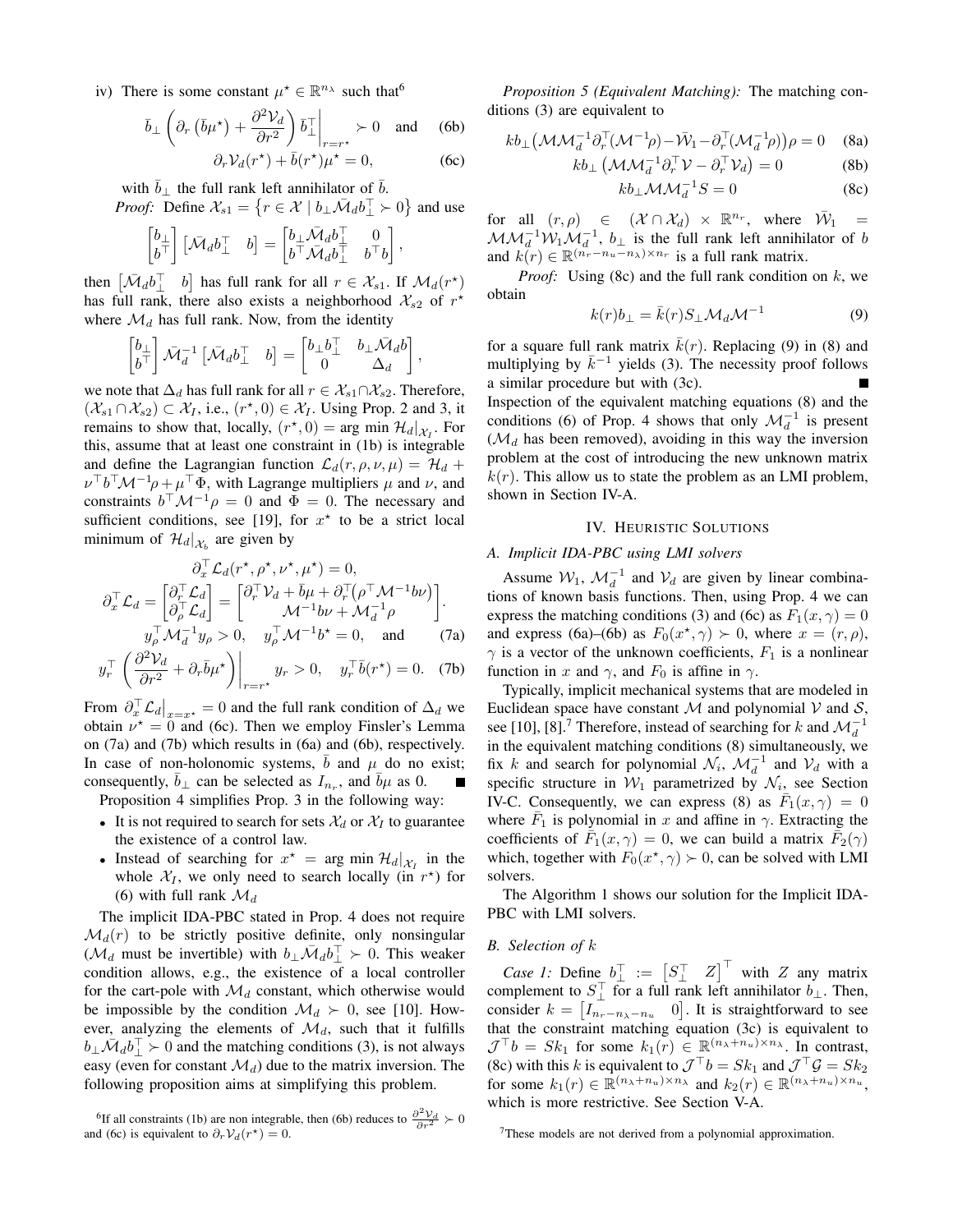#### Result: Implicit IDA-PBC Controller

Analyze the polynomial order of  $M$ ,  $V$  and  $S$ ;

Select polynomial order for  $\mathcal{M}_d$ ,  $\mathcal{V}_d$  and  $\mathcal{N}_i$ ;

Calculate  $S_{\perp}$ ,  $b_{\perp}$  and set k as Case 1;

Select  $r^*$ ;

Solve Matching conditions (8b), (8c) and (11) with (6); if *(Solver converges)* and  $(M_d(r^*))$  has full rank) then Calculate u;

else

Change order of  $\mathcal{M}_d^{-1}$ ,  $\mathcal{V}_d$ ,  $\mathcal{N}_i$  or selection of k; Solve again conditions with the SDP solver;

end

Algorithm 1: Solution of Implicit IDA-PBC with LMIs.

*Case 2:* In some systems, the selection of k presented in Case 1 is not sufficient to satisfy the control objective, for instance the upright position of the cart-pole. Here, we propose to search for a more general structure of  $k(r)$  that in the beginning only fulfills (8c). In this way, we multiply (9) on the right by  $\begin{bmatrix} b & b \end{bmatrix}$  resulting in (3c) and

$$
\bar{k}^{-1}k = S_{\perp} \mathcal{J}^{\top} b_{\perp}^{\top} (b_{\perp} b_{\perp}^{\top})^{-1}.
$$
 (10)

In the application, we first search symbolically for some  $\tilde{\mathcal{M}}_d$ that meets (3c) and then calculate  $\overline{k}^{-1}k$ . Since multiplying (8) on the left by any square full rank matrix does no affect the results, we can simply use  $\bar{k}^{-1}k$  instead of k.

### *C. Structure Selection for* W<sup>1</sup>

Let us consider

$$
\mathcal{W}_1 = \mathcal{M}_d \mathcal{M}^{-1} \sum_{i=1}^n \mathcal{N}_i \mathcal{M}^{-1} \rho e_i^\top \mathcal{M}_d
$$

with  $\mathcal{N}_i(r) = -\mathcal{N}_i^{\top}(r) \in \mathbb{R}^{n_r \times n_r}$ , and  $e_i \in \mathbb{R}^{n_\lambda}$  unitary column vectors, then we fulfill (5b) and rewrite (8a) as

$$
\sum_{i=1}^{n} b_{\perp} (a_{ij1} + a_{ij2} + a_{ij3}) b_{\perp}^{T} = 0, \qquad (11)
$$

$$
a_{ij1} = v_j^{\top} k b_{\perp} \mathcal{M} \mathcal{M}_d^{-1} e_i \partial_{r_i}(\mathcal{M}), \ a_{ij2} = \mathcal{N}_i^{\top} b_{\perp}^{\top} k^{\top} v_j e_i^{\top} \mathcal{M},
$$

$$
a_{ij3} = v_j^{\top} k b_{\perp} e_i \mathcal{M} \partial_{r_i}(\mathcal{M}_d^{-1}) \mathcal{M},
$$

where  $v_j \in \mathbb{R}^{n_r - n_{\lambda} - m}$  are unitary column vectors.<sup>8</sup> Furthermore, if  $\mathcal{M}_d$  is constant and  $S_\perp \partial_r^\top (\mathcal{M}^{-1} \rho) = 0$ , then (11) can be satisfied for arbitrary skew symmetric matrices  $N_i(r) \in \mathbb{R}^{(n_{\lambda}+m) \times (n_{\lambda}+m)}$  with

$$
\mathcal{N}_i = \mathcal{M}\mathcal{M}_d^{-1} S N_i S^\top \mathcal{M}_d^{-1} \mathcal{M}.
$$
 (12)

# V. SIMULATIONS

In the following examples we use the previous results to find stabilizing controllers for the portal crane and the cart-pole systems. The algorithm is processed in Matlab with SOSTOOLS and SDPT3. SOSTOOLS is a Matlab toolbox specialized on the SOS method [20]. Even though, here we do not directly use SOS, this toolbox provides a simple environment to work with polynomial matrices and equalities (obtaining  $\bar{F}_2(\gamma)$ ). In addition, to guarantee strict inequalities in the Semidefinite Programming (SDP) solver, we add  $10^{-5}I_{n_r-n_\lambda}$  in the right hand side of (6b) and (6a). For better visibility, values presented in this paper have been rounded to three decimals.

## *A. Portal Crane*

Let us consider a portal crane system with massless rope and fix distance  $l<sub>1</sub><sup>9</sup>$  see Fig. 1. The implicit model without dissipation is given by (1), with  $\Phi = \frac{1}{2} (x_p^2 + y_p^2 + z_p^2 - l^2)$ ,  $\mathcal{G} = \begin{bmatrix} 0_{2\times 3} & I_2 \end{bmatrix}^\top$ , gravity constant  $g_r$ ,

$$
\mathcal{M} = \begin{bmatrix} m_p & 0 & 0 & m_p & 0 \\ 0 & m_p & 0 & 0 & m_p \\ 0 & 0 & m_p & 0 & 0 \\ m_p & 0 & 0 & m_c + m_p & 0 \\ 0 & m_p & 0 & 0 & m_c + m_p \end{bmatrix}, \quad r = \begin{bmatrix} x_p \\ y_p \\ z_p \\ \tilde{x}_c \\ \tilde{y}_c \end{bmatrix},
$$

and  $V = g_r m_p z_p$ , where  $x_p$ ,  $y_p$  and  $z_p$  are the Cartesian positions of pendulum,  $\tilde{x}_c = x_c - x_c^*$ ,  $\tilde{y}_c = y_c - y_c^*$ , and  $x_c$ and  $y_c$  are the cart positions in a horizontal plane.

We shall determine an implicit IDA-PBC stabilizing controller. For this, we select

$$
k = \begin{bmatrix} I_2 \\ 0_2 \end{bmatrix}^\top, \ b_\perp = \begin{bmatrix} S_\perp \\ Z^\top \end{bmatrix}, \ S_\perp = \begin{bmatrix} -z_p & 0 & x_p & 0 & 0 \\ 0 & -z_p & y_p & 0 & 0 \end{bmatrix}
$$

and solve the conditions of Prop. 4 in SOS with  $m_p =$  $m_c = l = 1, r^* = \begin{bmatrix} 0 & 0 & -l & 0 & 0 \end{bmatrix}^\top$ , a constant  $\mathcal{M}_d$ and  $V_d$  a polynomial of maximum degree 2. Note that  $S_{\perp} \partial_r^{\top} (\mathcal{M}^{-1} \rho) = 0$ ; therefore, we do not require to solve (11) and  $\mathcal{N}_i$  is parameterized by (12). The results from SOS are:  $\mu^* = 1.17$ ,

$$
\mathcal{M}_d^{-1} = \begin{bmatrix} 3.16 & 0 & 0 & -2.69 & 0 \\ 0 & 3.16 & 0 & 0 & -2.69 \\ 0 & 0 & 0.466 & 0 & 0 \\ -2.69 & 0 & 0 & 2.69 & 0 \\ 0 & -2.69 & 0 & 0 & 2.69 \end{bmatrix}
$$
 and 
$$
\mathcal{V}_d = 2.12(\tilde{x}_c^2 + \tilde{y}_c^2) + 1.7(x_p^2 + y_p^2 + z_p^2) + 4.57z_p + 2.87.
$$

Figure 2 illustrates the behavior of the closed loop system with  $K_u = \text{diag}(2, 2, 0), W_1 = 0, x_p(0) = y_p(0) = x_c(0) =$  $y_c(0) = \tilde{x}_c(0) = \tilde{y}_c(0) = 0, z_p(0) = -l$ ,  $\rho(0) = 0$  and set points (represented by dotted lines) of  $x_c^* = 1$  m and  $y_c^* = 0.5$  m. We omit  $z_p$  in the illustration because it points

 $9$ If l is not fix, there is no constraint.



Fig. 1. Portal Crane system.

<sup>&</sup>lt;sup>8</sup>Note that the kinetic matching equation (11) is independent of  $\rho$ .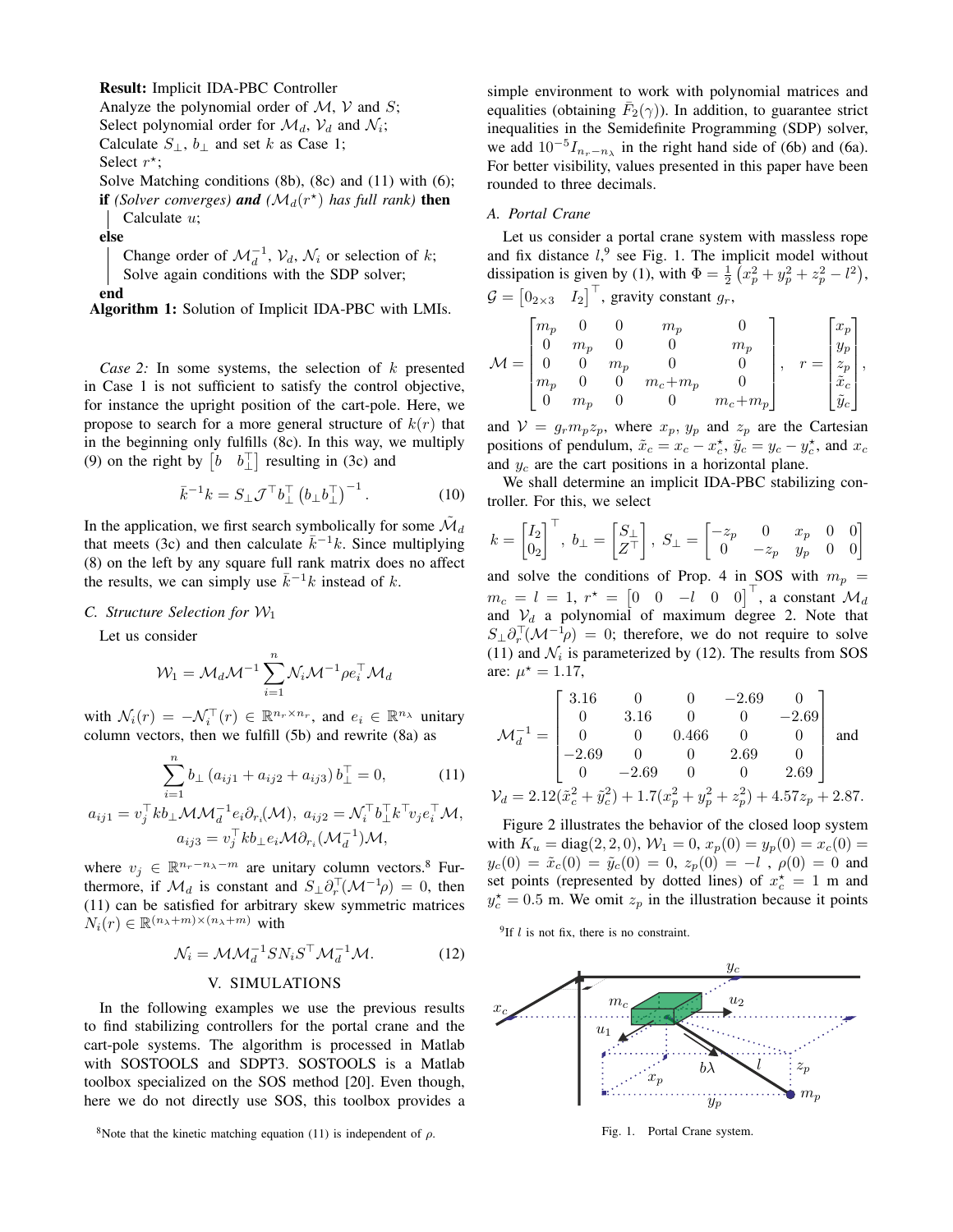downwards and is fully determined by  $\Phi(r) = 0$ . Clearly, the states converge to  $r^*$  and the desired Hamiltonian decreases monotonically.



Fig. 2. Portal Crane: Response under  $x_c^* = 1$  m and  $y_c^* = 0.5$  m.

Finally, we also note that the solution obtained from the SDP solver satisfies  $Jb = bQ$  for some square full rank matrix  $Q(r)$ . As a consequence, it is also possible to implement the output feedback law proposed in [10].

# *B. Cart-Pole*

Now, we consider a cart-pole system with massless bar and without friction as shown in Fig. 3. The implicit model (1) has  $\Phi = \frac{1}{2} (x_p^2 + y_p^2 - l^2)$ , potential energy  $\mathcal{V} = g_r m_p y_p$ , gravity constant  $g_r$ , pendulum length  $l$ ,  $\tilde{x}_c = x_c - x_c^*$ ,

$$
r = \begin{bmatrix} x_p \\ y_p \\ \tilde{x}_c \end{bmatrix}, \ \mathcal{M} = \begin{bmatrix} m_p & 0 & m_p \\ 0 & m_p & 0 \\ m_p & 0 & m_c + m_p \end{bmatrix}, \ \text{and} \quad \mathcal{G} = \begin{bmatrix} 0 \\ 0 \\ 1 \end{bmatrix}.
$$

*1)* Constant  $\mathcal{M}_d^{-1}$ : Following the same procedure as in the portal crane  $(k = \begin{bmatrix} 1 & 0 \end{bmatrix}, S_{\perp} = \begin{bmatrix} -y_p & x_p & 0 \end{bmatrix}$  and  $\mathcal{V}_d$ a polynomial of maximum degree 2) for  $r^* = \begin{bmatrix} 0 & l & 0 \end{bmatrix}^\top$ , we observe that the SDP solver in SOSTOOLS does not



Fig. 3. Cart pole system.

converge, i.e., there is no solution for the upright position of the pendulum.<sup>10</sup> Therefore, we use the second case for the selection of k with  $b_{\perp} = \begin{bmatrix} S_{\perp}^{\top} & \mathcal{G} \end{bmatrix}^{\top}$  and find  $k =$  $\begin{bmatrix} 1 & a_1y_p \end{bmatrix}$ ,  $a_1 \in \mathbb{R}$ . Consider  $m_p = m_c = l = 1$ . Numerical experimentation then shows that the SDP solver converges if we select  $a_1 > 1$ . Picking  $a_1 = 2$ , we obtain

$$
\mathcal{M}_d^{-1} = \begin{bmatrix} 3.06 & 0 & -0.954 \\ 0 & -0.195 & 0 \\ -0.954 & 0 & 0.318 \end{bmatrix}, \quad \mu^* = 0.827,
$$
  

$$
\mathcal{V}_d = 0.425x_c^2 + 1.7x_cx_p + 2.24x_p^2 + 0.544y_p^2 - 1.92y_p
$$
  
+ 1.37.

Eliminating constraints (2b) and forces  $b_d(r)\lambda_d$  (reduction to explicit representation [10]), we can see that despite  $\mathcal{M}_d$  being sign indefinite, the target mass matrix in explicit coordinates, given by  $M_d$ , is positive definite. Furthermore, if  $V_d$  has maximum degree 2, it is possible to find an equivalence with the PID-PBC [10].

2) Polynomial  $\mathcal{M}_d^{-1}$ : Now, we select  $\mathcal{V}_d$ ,  $\mathcal{W}_1$  and  $\mathcal{M}_d^{-1}$ polynomial functions of third, first and second order, respectively, where  $\mathcal{M}_d^{-1}$  has  $x_p$  and  $y_p$  as arguments. Solving the conditions of Prop. 4 in SOSTOOLS with (11) replaced by (8a), yields:  $\mu^* = 1.13$ ,

$$
\mathcal{M}_d^{-1} = \begin{bmatrix} a_2 & a_5 & a_3 \\ a_5 & -0.012x_p^2 - 0.037y_p^2 - 0.246 & 0.024x_py_p \\ a_3 & 0.024x_py_p & a_4 \end{bmatrix},
$$
  
\n
$$
\mathcal{N}_1 = \begin{bmatrix} 0 & 0 & 0.124x_p \\ 0 & 0 & -0.124y_p - 0.088 \\ -0.124x_p & 0.124y_p + 0.088 & 0 \end{bmatrix},
$$
  
\n
$$
\mathcal{N}_2 = \begin{bmatrix} 0 & 0 & -0.244y_p - 0.153 \\ 0 & 0 & 0 \\ 0.244y_p + 0.153 & 0 & 0 \end{bmatrix},
$$
  
\n
$$
\mathcal{N}_3 = \begin{bmatrix} 0 & 0 & -0.001x_p \\ 0 & 0 & 0.001y_p - 0.022 \\ 0.001x_p & 0.022 - 0.001y_p & 0 \end{bmatrix},
$$
  
\n
$$
a_2 = 0.045x_p^2 + 2.35y_p^2 + 2.36y_p + 2.39,
$$
  
\n
$$
a_3 = 0.005x_p^2 - 0.78y_p^2 - 0.787y_p - 0.714,
$$
  
\n
$$
a_4 = -0.01x_p^2 + 0.26y_p^2 + 0.262y_p + 0.238,
$$
  
\n
$$
a_5 = -0.049x_py_p,
$$
 and  
\n
$$
\mathcal{V}_d = 0.527x_c^2 + 2.11x_cx_p - 0.122x_p^2y_p + 2.93x_p^2
$$
  
\n
$$
-0.122y_p^3 + 0.82y_p^2 - 2.41y_p + 1.71.
$$

Figure 4 shows the behavior of the closed loop system under two control laws:  $u_1$  calculated from Section V-B.1 with  $K_u = \text{diag}(20, 0)$  and  $u_2$  obtained from Section V-B.2 with  $K_u = \text{diag}(4, 0)$ . We define  $x_p = l \sin \theta$ ,  $y_p = l \sin \theta$  and consider initial conditions  $\theta(0) = 30$ deg,  $x_c(0) = \tilde{x}_c(0) = 0$ m and  $\rho(0) = 0$ . Additionally, we include in 15s a set point (represented by a dotted line) of  $x_c^* = 2m$ .

Since there is no optimization objective, we cannot yet draw from Fig. 4 any conclusion related to which control law

<sup>&</sup>lt;sup>10</sup>Using  $k = \begin{bmatrix} 1 & 0 \end{bmatrix}$  it is possible to find a solution for the downward position of the pendulum.